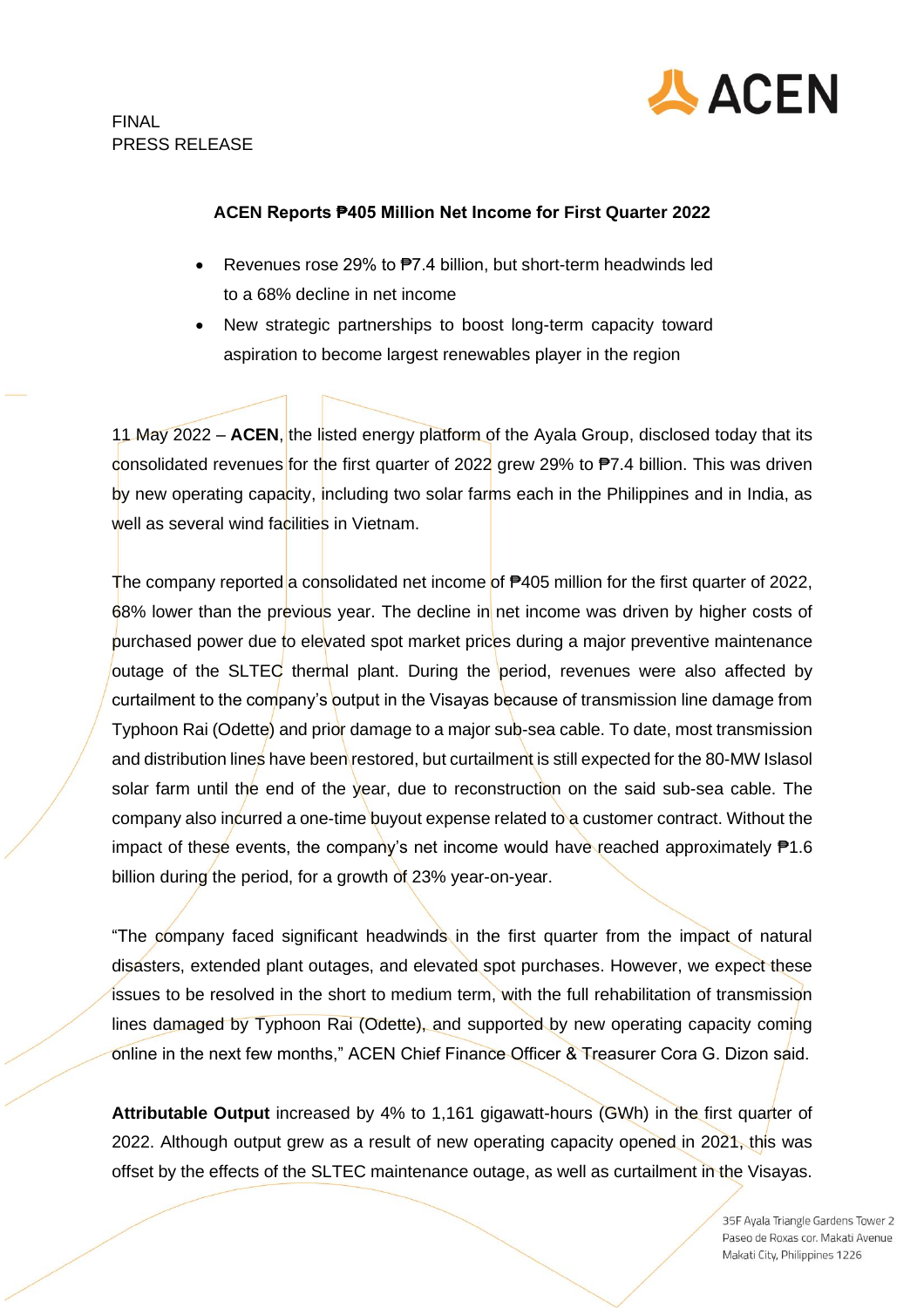Output from International assets rose by a noteworthy 62%, reducing the impact of the decline in Philippine generation. Renewables' contribution to ACEN's output increased by a significant 52%, bringing RE's share to 76% of total energy production.

**Strategic Partnership Updates.** To help achieve its capacity expansion targets and return to a robust growth trajectory, ACEN recently entered into new partnerships. In March, the company formed a joint venture with CleanTech Renewable Energy 4 Corporation to begin construction on a 133-MW solar farm and transmission line in Lal-lo, Cagayan, Philippines. The following month, ACEN and ib vogt, a German-based developer of tracking solar farms, have agreed to set up a 1,000-MW solar asset platform in Asia. Finally, in late April, ACEN announced the formation of a strategic partnership with United States-based firms Pivot Power Management and UPC Solar & Wind Investments LLC to pursue opportunities to acquire operating wind projects in the US and to explore strategies for extending their useful life through preventative maintenance and repowering. 1

"Recent global events have shed light on the importance of energy security and have accelerated the worldwide energy transition. The recent conflict in Ukraine and supply chain disruptions have led to soaring prices of commodities and fossil fuels, highlighting the need for more indigenous and sustainable energy sources. ACEN's aggressive RE portfolio expansion and geographical diversification allow us to capitalize on these developments in the long run," ACEN President & Chief Executive Officer Eric T. Francia said.

ACEN currently has ~3,800 MW of pro forma attributable capacity in the Philippines and across the region, of which ~3,300 MW, or close to 90%, is renewable. This puts the company in a strong position to reach its 5,000-MW target earlier than 2025, towards its vision of becoming the largest listed renewables platform in Southeast Asia.

**DISCLAIMER: This disclosure may contain forward-looking statements that are subject to risk factors and opportunities that may affect ACEN's plans to complete the transaction/s that are the subject of this disclosure. Each forward-looking statement is made only as of the date of this disclosure. Outcomes of the subject transaction may differ materially from those expressed in the forward-looking statements included in this disclosure.**

###

<sup>1</sup> The transaction is subject to usual and customary conditions precedent to closing.